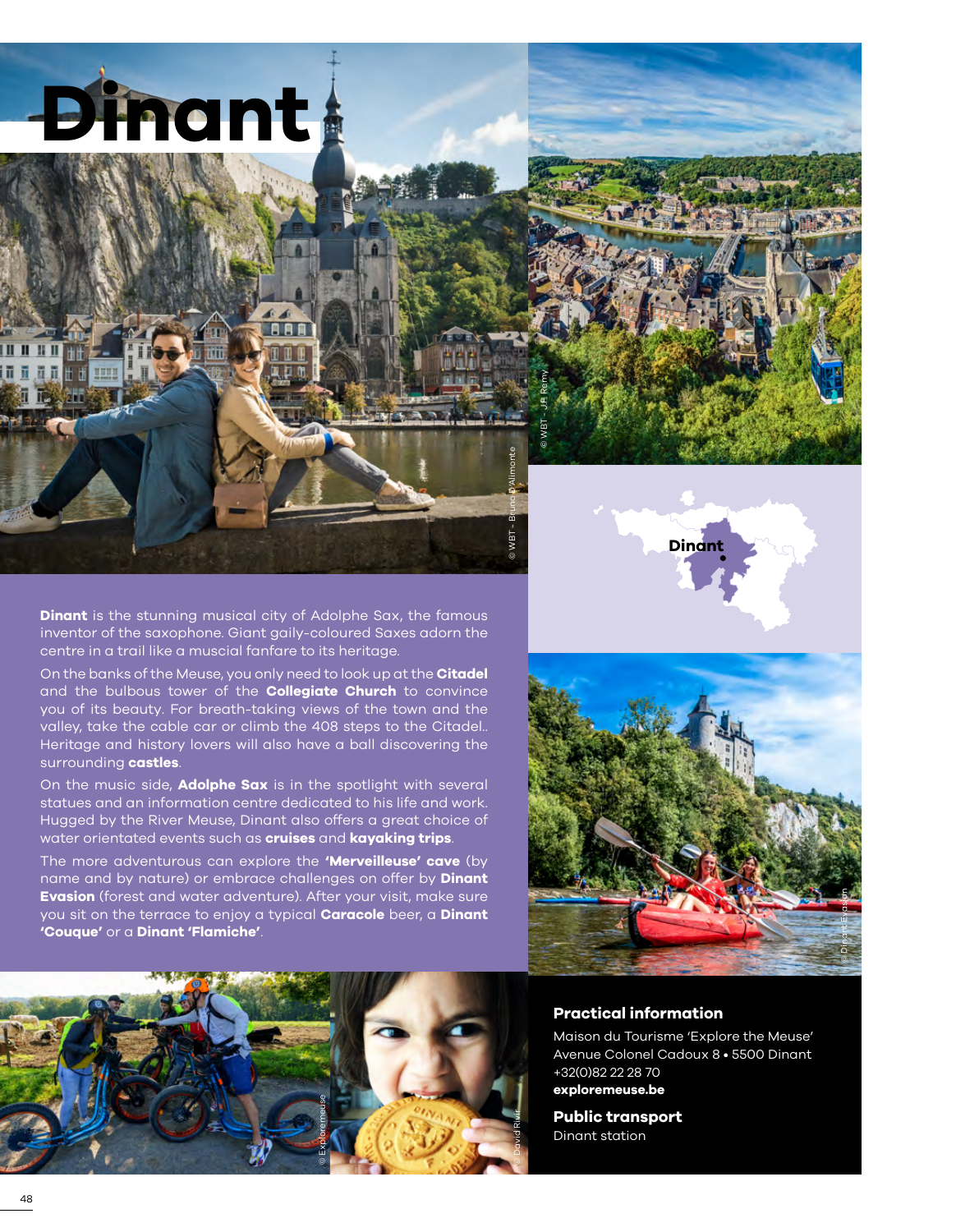# **Where to Stay**

# **Ibis Dinant Centre (Hotel)**

The 3\* hotel is only 5 minutes from the city centre along the Meuse, less than 50 m from the Casino and 2 km from the train station. The bar serves light meals and in nice weather, you can sit out on the terrace for drinks and snacks.

Rempart d'Albeau 16 • 5500 Dinant **[all.acor.com](www.all.acor.com)**

## **Hôtel Les Sorbiers**

This eco-friendly hotel is nestled in a 6 hectare natural setting, classified 'Natura 2000' with remarkable flora and fauna. It has 32 rooms, without TV or telephone, which creates a more peaceful space to relax, dream, chat or read.

Rue des Sorbiers 241 • 5543 Heer (Hastière) **[lessorbiers.com](www.lessorbiers.com)**

### **La Grange d'Herbuchenne (Farmhouse with accommodation)**

On the Heights of Dinant, this cosy and comfortable (3'Epis') gite is housed in an old farmhouse dating from the 18th century. It's very close to the Meuse and Lesse Rivers offering lots of outdoor options for walking and cycling.

Rue du Pont de pierre 7 • 5500 Dinant **[grange-herbuchenne.be](http://www.grange-herbuchenne.be)**

## **Camping Villatoile (Campsite)**

No ordinary campsite, Villatoile offers quirky accommodation options in the form of safari tents and pods. Nestled in the meanders of the Lesse and located 2 km from Anseremme, this temporary campsite welcomes travellers looking for something a little different for short stays. Dogs are welcome too. Emptying and refueling point for motorhomes.

Ferme de Pont-à-Lesse 31 • 5500 Anseremme (Dinant) **[villatoile.be/camping](https://villatoile.be/camping/)**

## **Hôtel Castel de Pont-à-Lesse**

Situated just a few km from Dinant this elegant 3\* hotel is set in an old castle surrounded by 25 ha of woods and gardens that you can sit and admire from the castle terrace. The hotel also has a fine dining restaurant set in an Orangery. Fine wine tastings are offered in an old brick cellar.

Rue de Pont-à-Lesse 36 • 5500 Anseremme (Dinant) **[casteldepontalesse.be](www.casteldepontalesse.be)**

# **Hôtel Jardin de la Molignée**

Located on lustrous green grounds, between Dinant and Maredsous, this 4\* hotel is close to the beautiful water gardens of Annevoie. It offers cosy bedrooms, a welllbeing facility with sauna and swimming pool, several leisure activities and a restaurant. A particular highlight is the railbikes - a sort of quirky 4 person pedal cart running along a local disused railway line. It's a great way to enjoy the beautful Molignée Valley

Rue de la Molignée 1 • 5537 Anhée **[jardins.molignee.com](www.jardins.molignee.com)**

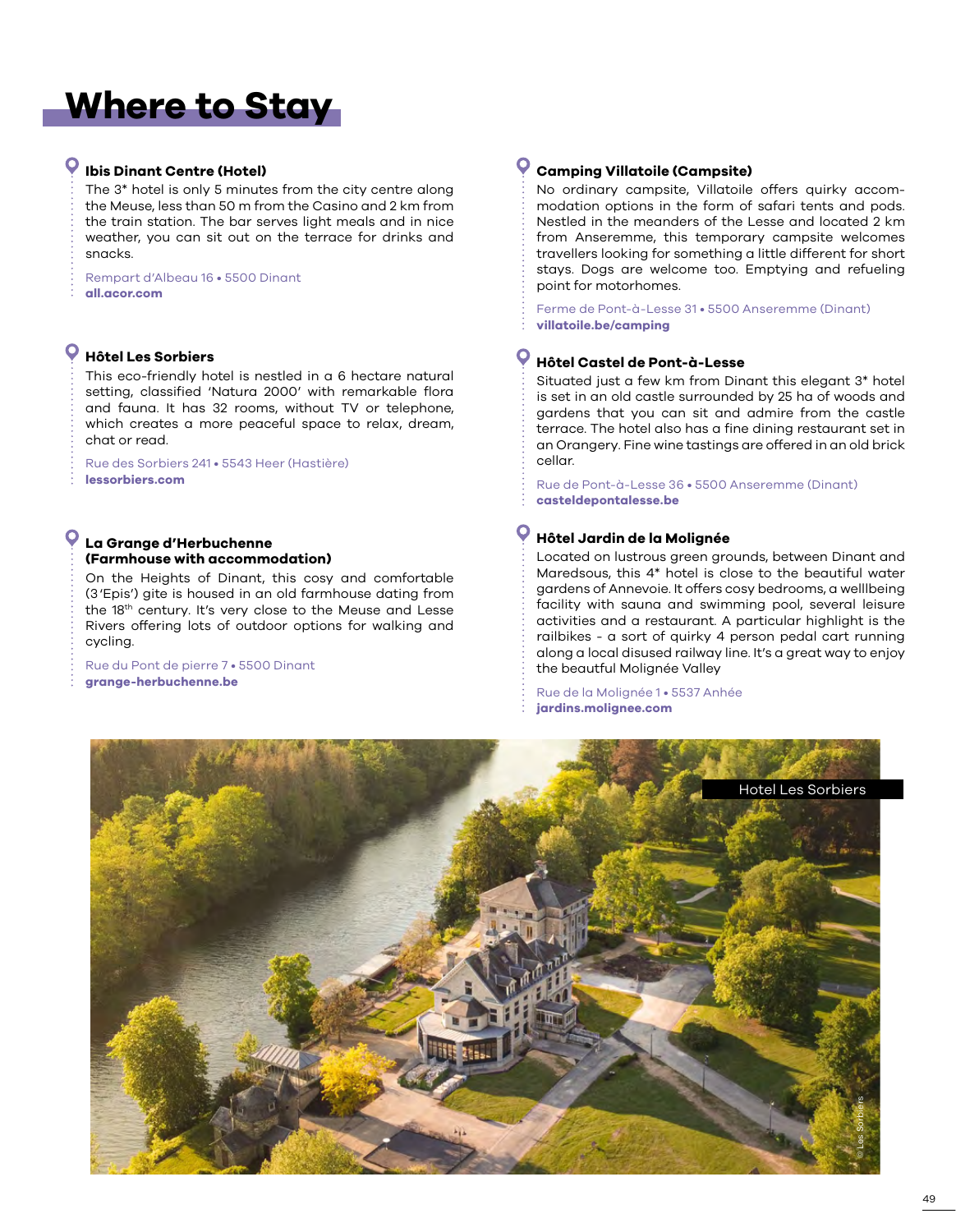

#### **<sup>1</sup> Dinant Citadel**

Built in 1821, the citadel plunges you straight into a military history. From the pillage of the town in 1466 to WW1, you'll discover the history of the city and of the site itself. The view over the town in itself is worth a detour. Reach the summit on foot via the 408 steps, by cable car or by car.

Reine Astrid 3-5 • 5500 Dinant **[citadellededinant.be](https://www.citadellededinant.be/)**

#### **<sup>2</sup> Maison du Patrimoine Médiéval Mosan (Heritage House)**

The 'Maison du Patrimoine Médiéval Mosan' is located in Bouvignes, a charming little village with a medieval feel sitting along the Meuse River. The museum showcases the medieval heritage of the Meuse valley, setting your imagination back in time for a few hours. There are several permanent and temporary exhibitions taking place there. Models, multimedia terminals, original illustrations and authentic objects from recent archaeological excavations are available to visitors.

Place du Bailliage 16 • 5500 Bouvignes **[mpmm.be](https://www.mpmm.be/)**

#### **<sup>3</sup> Château de Freÿr (Castle)**

The ultimate fairytale castle, Freyr is listed as 'exceptional heritage of Wallonia'. The castle was built on the ruins of an old fortified castle destroyed in 1554 on the banks of the Meuse. Initially, a Renaissance-style mansion, the building was subsequently extended and modified in the 17<sup>th</sup> and 18<sup>th</sup> centuries. Not only does it have a refined and cosmopolitan interior Freÿr has large and beautiful gardens, adorned with magical labyrinths, shimmering fountains and the sweet scent of fruit trees. The organized beauty of the garden offers a magnificent contrast to the wooded slopes and rocks in the surrounding land.

#### **<sup>4</sup> Caracole Brewery**

Discover this unique family brewery in Belgium where brewing is still done the old-fashioned way. The old copper vats, heated over a wood fire add to the charm of your visit. 4 beer tastings round off this enjoyable experience.

Côte Marie-Thérèse 86 • 5500 Falmignoul (Dinant) **[brasseriecaracole.be](https://www.brasseriecaracole.be)**

Freÿr 12 • 5540 Hastière **[freyr.be](http://www.freyr.be/)**